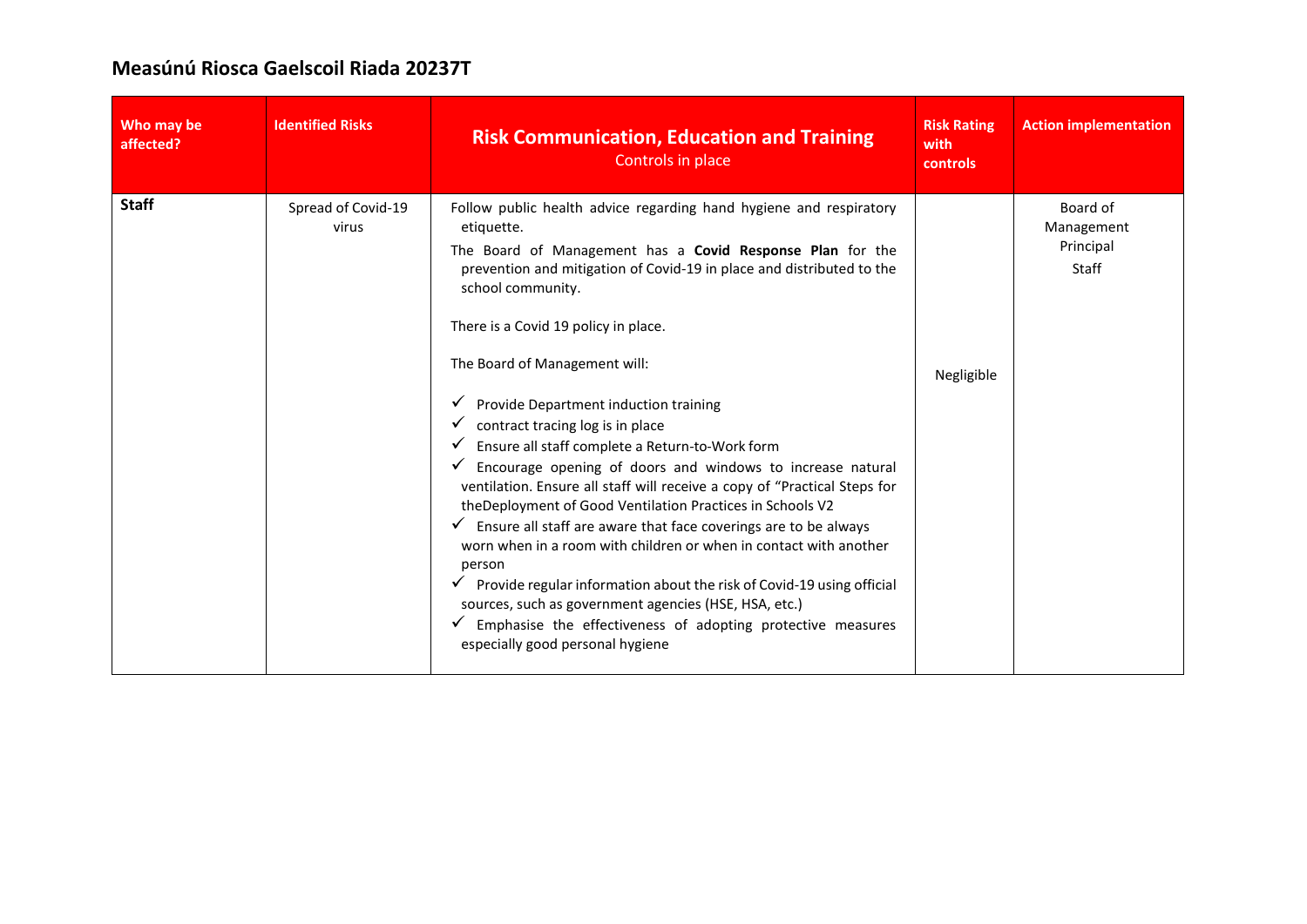| Who may be<br>affected?                                                              | <b>Identified Risks</b>     | <b>Hygiene</b><br><b>Controls</b>                                                                                                                                                                                                                                                                                                                                                                                                                                                                                                                                                                   | <b>Risk Rating</b><br>with<br>controls | <b>Action implementation</b>                                    |
|--------------------------------------------------------------------------------------|-----------------------------|-----------------------------------------------------------------------------------------------------------------------------------------------------------------------------------------------------------------------------------------------------------------------------------------------------------------------------------------------------------------------------------------------------------------------------------------------------------------------------------------------------------------------------------------------------------------------------------------------------|----------------------------------------|-----------------------------------------------------------------|
| All staff<br><b>Pupils</b><br><b>Visitors</b><br><b>Contractors</b><br><b>Public</b> | Spread of Covid-19<br>virus | <b>Hand hygiene</b><br>Hot water and appropriate sanitisers (i.e. hand gel dispensers,<br>etc.) will be available throughout the school.<br>Proper hand hygiene posters displayed and communicated<br><b>Respiratory Hygiene</b><br>Observe good respiratory hygiene<br>✓                                                                                                                                                                                                                                                                                                                           |                                        | Board of<br>Management<br>Principal<br>Staff<br><b>Visitors</b> |
|                                                                                      |                             | Put used tissues into a bin and wash their hands<br>✓<br>All employees are asked not to attend work if they display any of the<br>symptoms below: -<br>Fever (temperature of 37.5 degrees or above)<br>Cough<br>Shortness of breath<br><b>Breathing difficulties</b><br>All Staff and pupils must follow the most up-to-date advice from the HSE<br>regarding isolation and restricting movements. The isolation quick guide<br>is available on our school website<br>Staff can follow https://www2.hse.ie/conditions/covid19/for regular<br>updates or can contact HSE Live for advice 1850 241850 | Requires<br>monitoring                 |                                                                 |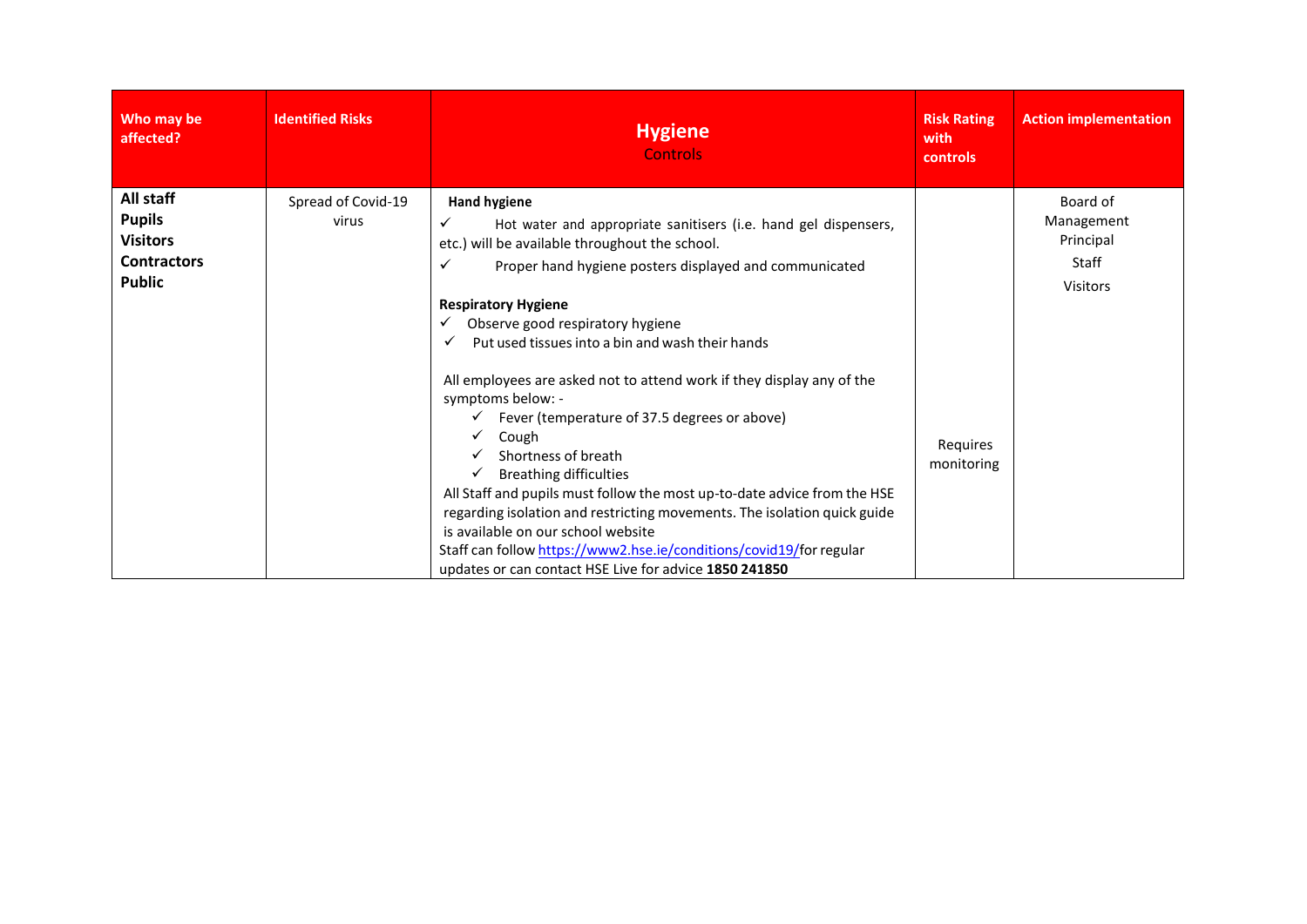| Who may be<br>affected?                                                              | <b>Identified Risks</b>     | <b>Hygiene</b><br><b>Controls</b>                                                                                                                                                                                                                                                                                                                                                                                                                                                                                                                                                                                                                                                                                                                                                                                                                                                                                                                                                                                                                                                                                                                                                                                                                                                                                                                                                                                                                                                                                                                                                                                                                                                                                                                                                                                 | <b>Risk Rating</b><br>with<br>controls | <b>Action implementation</b>                                           |
|--------------------------------------------------------------------------------------|-----------------------------|-------------------------------------------------------------------------------------------------------------------------------------------------------------------------------------------------------------------------------------------------------------------------------------------------------------------------------------------------------------------------------------------------------------------------------------------------------------------------------------------------------------------------------------------------------------------------------------------------------------------------------------------------------------------------------------------------------------------------------------------------------------------------------------------------------------------------------------------------------------------------------------------------------------------------------------------------------------------------------------------------------------------------------------------------------------------------------------------------------------------------------------------------------------------------------------------------------------------------------------------------------------------------------------------------------------------------------------------------------------------------------------------------------------------------------------------------------------------------------------------------------------------------------------------------------------------------------------------------------------------------------------------------------------------------------------------------------------------------------------------------------------------------------------------------------------------|----------------------------------------|------------------------------------------------------------------------|
| All staff<br><b>Pupils</b><br><b>Visitors</b><br><b>Contractors</b><br><b>Public</b> | Spread of Covid-19<br>virus | <b>General Hygiene practices</b><br>The Board of Management will ensure:<br>increased cleaning and disinfecting of frequently touched objects and<br>✓<br>surfaces<br>Appropriate signage in line with public health guidelines will be displayed<br>$\checkmark$<br>throughout schoolfacility (buildings and grounds).<br>Appropriate social distancing markings are in place<br>$\checkmark$<br>Necessary PPE is available to staff<br>Standard cleaning and maintenance regimes are put in place and detailed<br>$\checkmark$<br>records retained<br>Toilet facilities are cleaned regularly<br>$\checkmark$<br>All drinking water facilities will be shut down<br>$\checkmark$<br>Equipment sharing is minimised. Staff are encouraged not to share<br>$\checkmark$<br>equipment<br>There is regular cleaning of frequently touched surfaces, and that staff<br>✓<br>are provided with essential cleaning materials to keep their own work<br>areas clean (for example wipes/disinfection products, paper towels and<br>waste bins/bags)<br>All school equipment is sanitised - cleaning programs to be devised to<br>✓<br>ensure that shared equipment is cleaned and disinfected between use<br>by different people<br>There is staggered use of canteen/kitchen or other communal facilities<br>$\checkmark$<br>Bins are provided for disposal of waste materials (tissues, paper towels,<br>$\checkmark$<br>wipes, etc.) and thatadequate waste collection arrangements to be<br>put in place to ensure they do not overflow<br>All waste collection points are emptied regularly throughout and at the end<br>✓<br>of each day.<br>Staff use gloves when removing rubbish bags or handling and disposing of any<br>Rubbish and they wash hands with soap and water for at least 20 seconds<br>afterwards | Requires<br>monitoring                 | Board of<br>Management<br>Principal<br><b>Staff</b><br><b>Visitors</b> |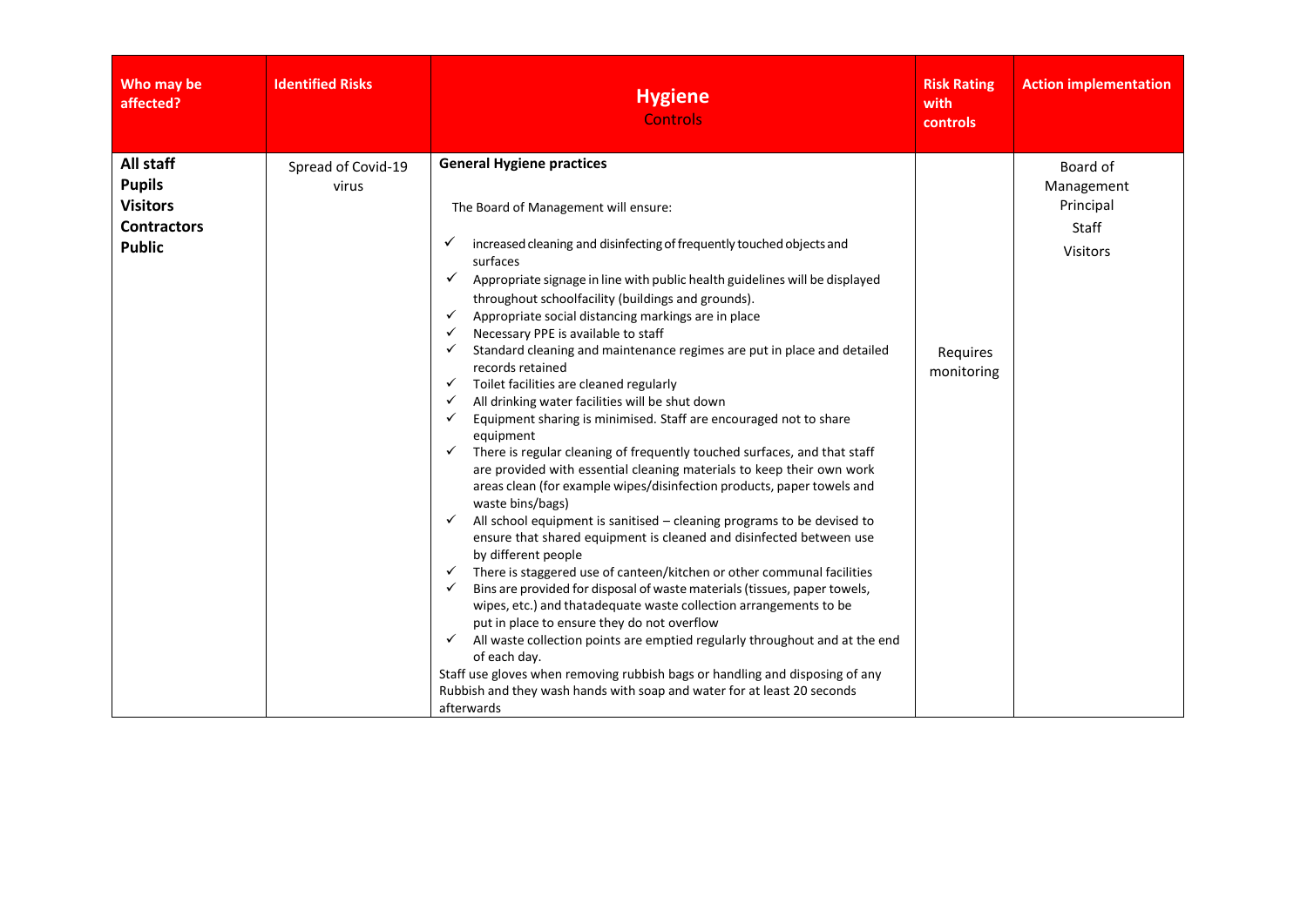| Who may be<br>affected?                   | <b>Identified Risks</b>     | <b>Glanadh na scoile</b><br><b>Controls</b>                                                                                                                                                                                                                                                                                                                                                                                                                                                                                                                                                                                                                                                                                                                                                                                                                                                                                                                                                                                                                                                                                                                                                                                                   | <b>Risk Rating</b><br>with<br>controls | <b>Action implementation</b>                     |
|-------------------------------------------|-----------------------------|-----------------------------------------------------------------------------------------------------------------------------------------------------------------------------------------------------------------------------------------------------------------------------------------------------------------------------------------------------------------------------------------------------------------------------------------------------------------------------------------------------------------------------------------------------------------------------------------------------------------------------------------------------------------------------------------------------------------------------------------------------------------------------------------------------------------------------------------------------------------------------------------------------------------------------------------------------------------------------------------------------------------------------------------------------------------------------------------------------------------------------------------------------------------------------------------------------------------------------------------------|----------------------------------------|--------------------------------------------------|
| <b>Staff especially</b><br>cleaning staff | Spread of Covid-19<br>virus | All cleaning will be undertaken in line with DES and public health<br>guidance.<br>Staff are responsible for cleaning personal items that have been<br>brought to work and items handled at work or during breaks.<br>Cleaning staff will be trained in the new cleaning arrangements for<br>✓<br>the school<br>Sufficient cleaning materials and PPE will be available to allow for<br>✓<br>increased cleaning<br>Cleaning staff will be instructed to wear gloves when cleaning and<br>✓<br>are aware of the needto wash their hands thoroughly with soap and<br>water, both before and after wearing gloves<br>System in place for the disposable of cleaning cloths and used wipes<br>in a rubbish bag Current HSE guidance recommends waste such as<br>cleaning waste, tissues etc. from a person suspected of having<br>Covid-19 should be double bagged and stored in a secure area for<br>72 hours before being presented for general waste collection<br>System in place to make sure reusable cleaning equipment including<br>mop heads and non-disposable cloths are clean before re-use<br>System in place to ensure that equipment such as buckets are emptied<br>and cleaned witha fresh solution of disinfectant before re-use | Requires<br>monitoring                 | Board of Management<br>Principal<br><b>Staff</b> |

| Who may be<br>affected? | <b>Identified Risks</b>     | Oifig na scoile<br><b>Controls</b>                                                                                                                                                                                                           | <b>Risk Rating</b><br>with<br>controls | <b>Action implementation</b>                                    |
|-------------------------|-----------------------------|----------------------------------------------------------------------------------------------------------------------------------------------------------------------------------------------------------------------------------------------|----------------------------------------|-----------------------------------------------------------------|
| <b>Staff</b>            | Spread of Covid-19<br>virus | Office capacity to be limited to facilitate the maintenance of<br>physical distancing betweendesignated workstations and staff<br>Teachers are asked not to send pupils on messages to office.<br>Parents/visitors are asked to phone school | Requires<br>monitoring                 | Board of Management<br>Principal<br><b>Administration Staff</b> |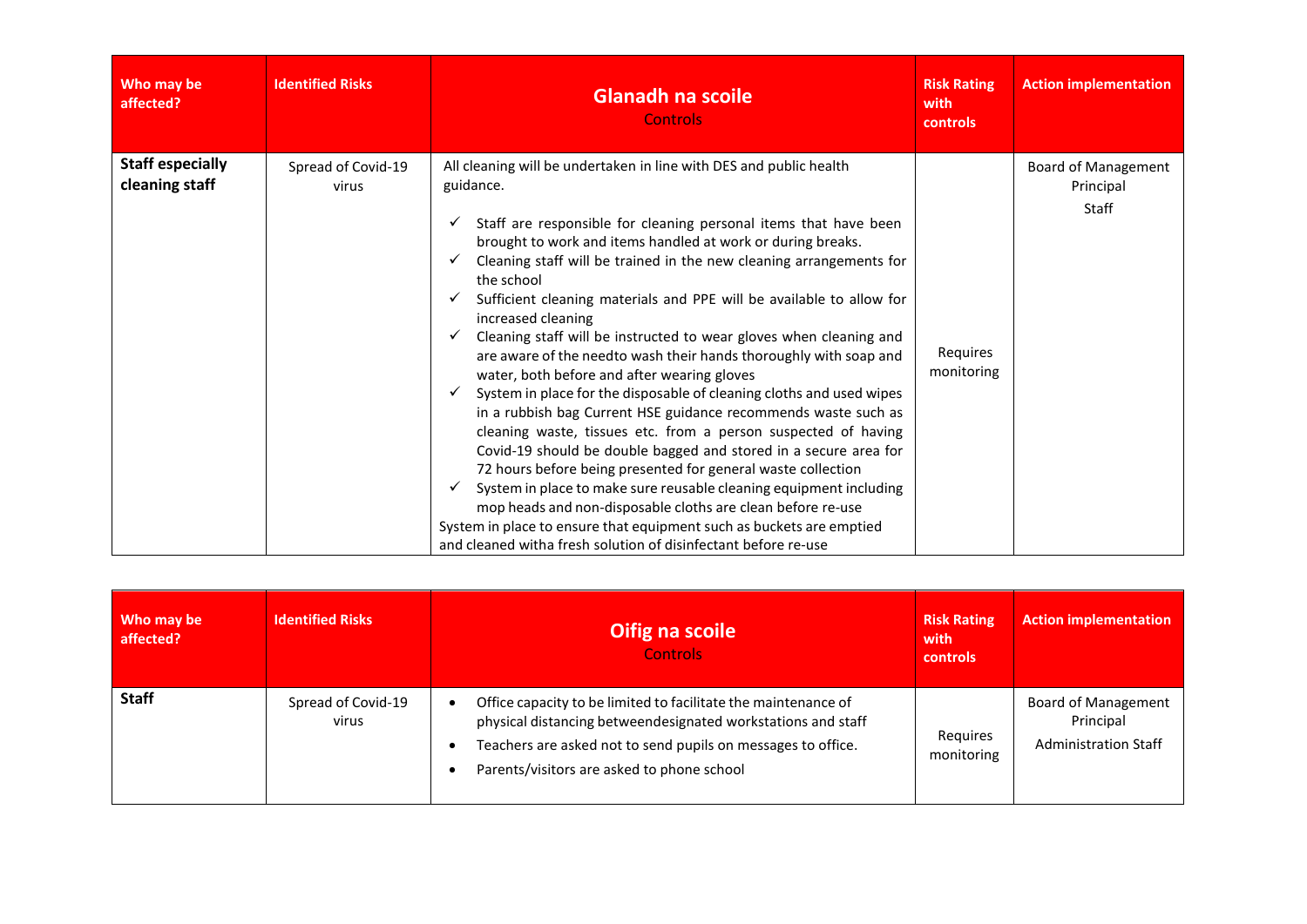| Who may be<br>affected?       | <b>Identified Risks</b>     | Use of PPE<br><b>Controls</b>                                                                                                                                                                                                                                                                                                                                                                                                                                                                                                                                                                                                                                                                                                                           | <b>Risk Rating</b><br>with<br>controls | <b>Action implementation</b>              |
|-------------------------------|-----------------------------|---------------------------------------------------------------------------------------------------------------------------------------------------------------------------------------------------------------------------------------------------------------------------------------------------------------------------------------------------------------------------------------------------------------------------------------------------------------------------------------------------------------------------------------------------------------------------------------------------------------------------------------------------------------------------------------------------------------------------------------------------------|----------------------------------------|-------------------------------------------|
| <b>Staff</b><br><b>Pupils</b> | Spread of Covid-19<br>virus | The correct use of Personal Protective Equipment (PPE) such as face<br>shields/visors or clear plastic barriers or Perspex screens etc. may be<br>required in some circumstances to address identified risks of spread of<br>the virus.<br>PPE will not be required to be worn within the school facility according to<br>current occupationaland public health guidance.<br>Current general guidance from the HSE in relation to the wearing of face<br>coverings, masks and gloves is available at the following Link:<br>https://www2.hse.ie/conditions/coronavirus/face- masks-disposable-<br>gloves.html<br>Gloves are not required generally within the workplace for infection<br>prevention and control purposes according to current guidance. | Requires<br>monitoring                 | Board of Management<br>Principal<br>Staff |

| Who may be<br>affected?                                            | <b>Identified Risks</b>     | <b>Face coverings</b><br><b>Controls</b>                                                                                                                                                                                                                                                                                                                                                                                     | <b>Risk Rating</b><br>with<br><b>controls</b> | <b>Action implementation</b>              |
|--------------------------------------------------------------------|-----------------------------|------------------------------------------------------------------------------------------------------------------------------------------------------------------------------------------------------------------------------------------------------------------------------------------------------------------------------------------------------------------------------------------------------------------------------|-----------------------------------------------|-------------------------------------------|
| <b>Staff</b><br><b>Children</b><br>3 <sup>rd</sup> class and above | Spread of Covid-19<br>virus | All Staff will wear face masks in their classrooms<br>The National Public Health Team has recommended the wearing of face<br>masks by children 3rd and above in primary schools.<br>(*temporary measure and is subject for review mid-February 2022.)                                                                                                                                                                        | Requires<br>monitoring                        | Board of Management<br>Principal<br>Staff |
|                                                                    |                             | Parents are encouraged to work with schools in a spirit of partnership and<br>co-operation to ensure the safety of the whole school community.<br>The Department will engage with schools to offer guidance and support<br>to reassure parents and to help schools resolve any issues. Where<br>significant issues have not been resolved locally, contact should be made<br>with the Department's COVID-19 support by email |                                               |                                           |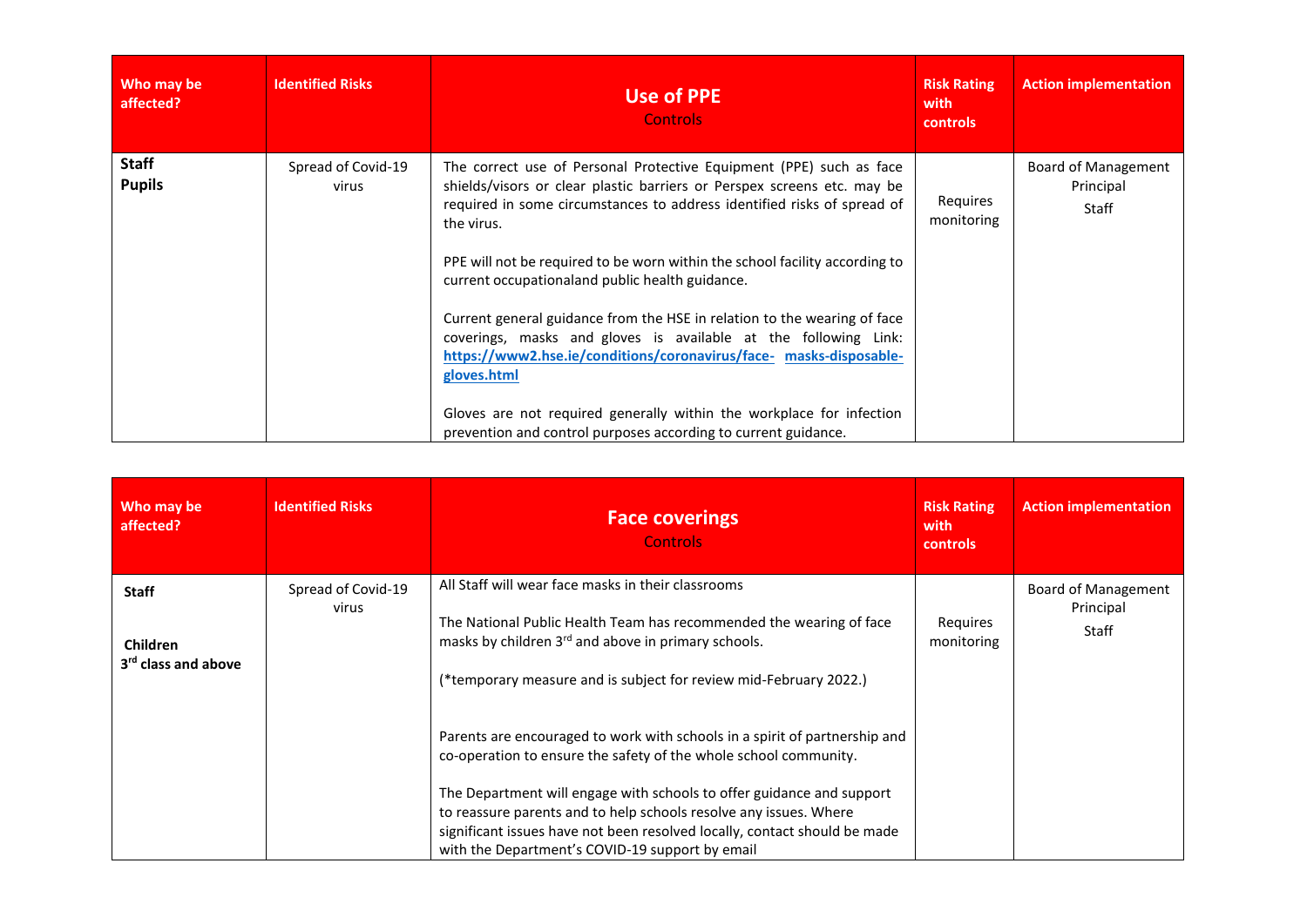|  | Palert@education.gov.ie or telephone 057 9324461 and an<br>Covid19 |  |
|--|--------------------------------------------------------------------|--|
|  | <br>Inspector will provide further support.                        |  |

| Who may be<br>affected?                                                                              | <b>Identified Risks</b>     | <b>Singing, Instrumental music, Handling books PEequipment</b><br>and other resources during Covid-19<br><b>Controls</b>                                                                                                                                                                                                                                                                                                                                                                                                                                                                                                                                                                                                                                                                                                                                                                                                                                                                                                                                                                                                                                                                                                                | <b>Risk Rating with</b><br>controls | <b>Action</b><br>implementation              |
|------------------------------------------------------------------------------------------------------|-----------------------------|-----------------------------------------------------------------------------------------------------------------------------------------------------------------------------------------------------------------------------------------------------------------------------------------------------------------------------------------------------------------------------------------------------------------------------------------------------------------------------------------------------------------------------------------------------------------------------------------------------------------------------------------------------------------------------------------------------------------------------------------------------------------------------------------------------------------------------------------------------------------------------------------------------------------------------------------------------------------------------------------------------------------------------------------------------------------------------------------------------------------------------------------------------------------------------------------------------------------------------------------|-------------------------------------|----------------------------------------------|
| <b>Staff (particularly</b><br>SNAs, school<br>secretaries and<br>school book rental<br>co-ordinator) | Spread of Covid-19<br>virus | The following guidelines are recommended for staff when receiving or assisting in<br>compiling resource packs, using PE equipment, singing and instrumental music in the<br>classroom<br>Any books or other items (resource packs, computers, etc.) it is<br>$\bullet$<br>recommended that they are covered in a plastic wipeable covering and<br>cleaned in between use.<br>All children and teachers/SNA's are to sanitize their hands directly before and<br>$\bullet$<br>after use of any PE equipment<br>PE to take place outside as much as possible, it is not necessary for pupils to<br>$\bullet$<br>wear a face mask while engaged in P.E. Indoor spaces should be well<br>ventilated.<br>Sharing of PE equipment is to be kept to a minimum and sanitized after each<br>class use.<br>Ceolchoirm na Nollag is not permitted at present.<br>$\bullet$<br>Feadóg stáin is allowed indoors with adequate ventilation.<br>Maximum ventilation in place in the classroom during and after singing and<br>instrumental playing<br>Singing is an accepted teaching methodology in Gaelscoil Riada and is an<br>$\bullet$<br>integral part of the curriculum. It is therefore deemed necessary especially in<br>the younger classes. | Requires<br>monitoring              | Board of<br>Management<br>Principal<br>Staff |
| Who may be<br>affected?                                                                              | <b>Identified Risks</b>     | Dealing with a suspected case of Covid-19<br><b>Controls</b>                                                                                                                                                                                                                                                                                                                                                                                                                                                                                                                                                                                                                                                                                                                                                                                                                                                                                                                                                                                                                                                                                                                                                                            | <b>Risk Rating with</b><br>controls | <b>Action</b><br>implementation              |
| <b>Staff</b><br><b>Pupils</b><br><b>Visitors</b><br><b>Contractors</b>                               | Spread of Covid-19<br>virus | If a person displays symptoms of Covid-19 the following procedure is to be<br>implemented:<br>Isolate the person and have a procedure in place to accompany the individual<br>$\checkmark$<br>to the designated isolation area via the isolation route,<br>Provide a mask for the person presenting with symptoms if one is available.<br>✓<br>He/she should wear the mask if in a common area with other people or while<br>exiting the premises.<br>If they are too unwell to go home or advice is required, contact 999 or 112 and<br>✓<br>informthem that the sick person is a Covid-19 suspect.<br>$\checkmark$ Arrange for appropriate cleaning of the isolation area and work areas involved.                                                                                                                                                                                                                                                                                                                                                                                                                                                                                                                                    | Requires<br>monitoring              | Board of<br>Management<br>Principal<br>Staff |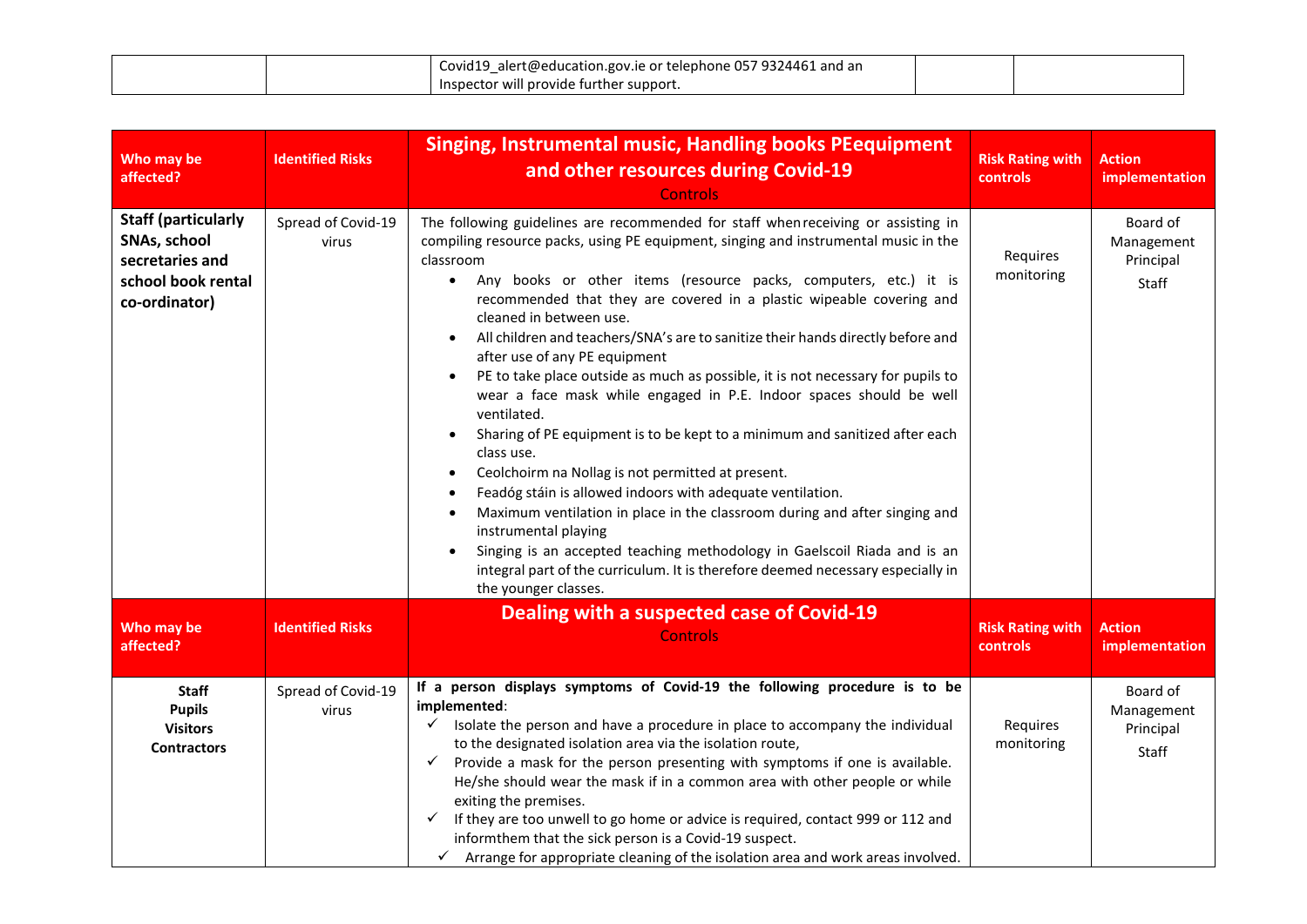| Who may be                                       | <b>Identified Risks</b>     | Cleaning a space with a suspected/confirmed case of Covid-19                                                                                                                                                                 | <b>Risk Rating with</b>           | <b>Action</b>                                                |
|--------------------------------------------------|-----------------------------|------------------------------------------------------------------------------------------------------------------------------------------------------------------------------------------------------------------------------|-----------------------------------|--------------------------------------------------------------|
| affected?                                        |                             | <b>Controls</b>                                                                                                                                                                                                              | <b>controls</b>                   | implementation                                               |
| <b>Staff</b><br><b>Pupils</b><br><b>Visitors</b> | Spread of Covid-19<br>virus | All cleaning will be undertaken in line with DES and public health guidance and our Covid<br>Response Plan<br>Waste Management will be dealt with in line with DES and public health guidance and our<br>Covid Response Plan | Serious<br>Requires<br>monitoring | Board of<br>Management<br>Principal<br><b>Cleaning Staff</b> |

| Who may be                                                                                                  | <b>Identified Risks</b>     | Dropping off and picking up of pupils                                                                                                                                                                                                                                                                                                                                                                                                                                                                                                                                                               | <b>Risk Rating</b>     | <b>Action</b>                                                           |
|-------------------------------------------------------------------------------------------------------------|-----------------------------|-----------------------------------------------------------------------------------------------------------------------------------------------------------------------------------------------------------------------------------------------------------------------------------------------------------------------------------------------------------------------------------------------------------------------------------------------------------------------------------------------------------------------------------------------------------------------------------------------------|------------------------|-------------------------------------------------------------------------|
| affected?                                                                                                   |                             | <b>Controls</b>                                                                                                                                                                                                                                                                                                                                                                                                                                                                                                                                                                                     | with controls          | implementation                                                          |
| <b>Staff</b><br><b>Pupils</b><br>Parents/guardians<br><b>Bus and taxi drivers</b><br><b>Wider Community</b> | Spread of Covid-19<br>virus | Arrangements for dropping off and picking up pupils from the school facility<br>$\bullet$<br>will be organised to maintain, as far as is reasonably practicable, a safe social<br>distance between drivers/parents/guardians and all school staff.<br>Where pupils travel by public transport the Board of Management will<br>provide a designated drop off/awaiting area (where possible) that supports social<br>distancing measures.<br>staggered arrival and collection times to maintain social<br>distancing<br>Parents are asked not to congregate and to always remain outside school gate. | Reguires<br>monitoring | Board of<br>Management<br>Principal<br>Staff<br>Bus and taxi<br>drivers |

| Who may be    | <b>Identified Risks</b> | <b>Visitors to School</b>                                                       | <b>Risk Rating</b> | <b>Action</b>  |
|---------------|-------------------------|---------------------------------------------------------------------------------|--------------------|----------------|
| affected?     |                         | Controls:                                                                       | with controls      | implementation |
| <b>Staff</b>  | Spread of Covid-19      | The Board of Management will ensure the safety and wellbeing of all visitors to |                    | Board of       |
| <b>Pupils</b> | virus                   | the schoolpremises.                                                             |                    | Management     |